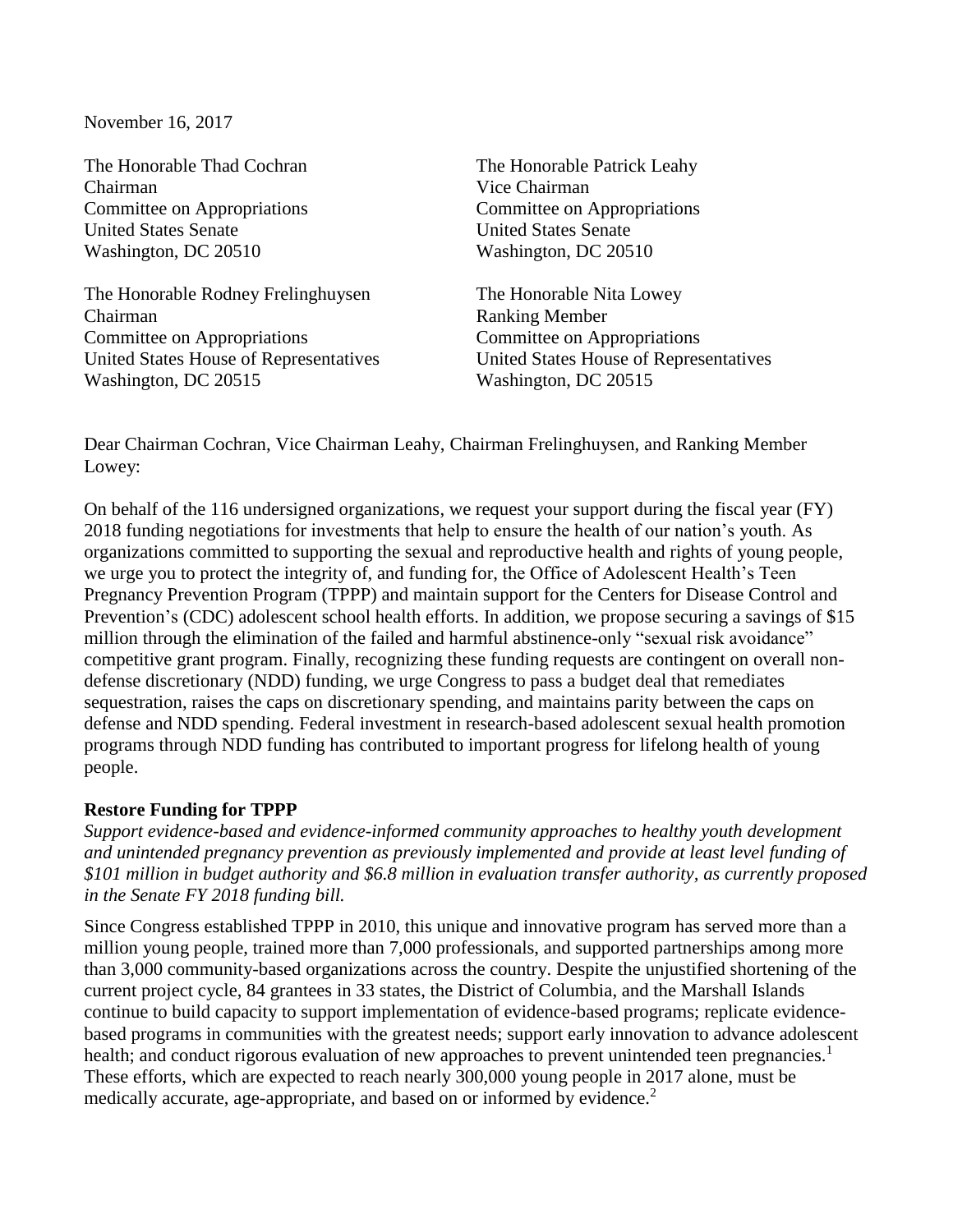TPPP evaluation funds are used to examine the efficacy of programs to inform new and innovative adolescent health promotion approaches. The findings from evaluations of the first TPPP grant cycle contributed to the body of evidence that guides educators in making program decisions and highlighted the importance of continued investment in new programs and strategies for various settings and audiences.<sup>3</sup> Learning both what works and what doesn't to support adolescent health is equally important; in building this evidence base and sharing it with communities and educators, TPPP is promoting a science-based approach to the prevention of unintended pregnancy among young people.

## **Continue Support for CDC's Adolescent HIV Prevention and School Health Efforts**

*Maintain education agencies' ability to assist districts' and schools' efforts to support student health and lead research on school health and adolescent health behaviors by supporting continued funding of at least \$33.1 million for CDC's school health efforts, as proposed in both chambers' funding proposals.* 

The CDC provides a unique source of support for adolescent health education in our nation's schools by providing funding and expert guidance to state and local education agencies to assist schools in implementing HIV prevention, other sexually transmitted infection (STI) prevention, and other related educational efforts; supporting student access to health care; and promoting supportive environments for staff and students. This dedicated funding currently supports young people served by 18 state education agencies and 17 school districts as well as contributing to broader improvements nationwide.<sup>4</sup> In addition, this funding supports research and evaluation that expands our knowledge of adolescent health, serving a critical role in our nation's ability to document and respond to public health trends and challenges such as substance use and sexual violence among young people.<sup>5</sup>

## **End Funding for the Abstinence-Only "Sexual Risk Avoidance Education" Grant Program**

*Put an end to the \$2.05 billion in federal funds that have been wasted on abstinence-only-until-marriage programs since 1982 by eliminating the "sexual risk avoidance education" program, a potential savings of \$15 million in FY 2018.*

Despite more than two decades' of rigorous research demonstrating that programs with the sole aim of promoting abstinence until marriage are ineffective at this primary goal, both chambers' funding bills propose increases of up to \$10 million for this failed approach. In addition to violating young people's human rights, federally-funded and independent analyses alike have found that youth participating in such programs were no more likely to abstain from premarital sexual activity than those who did not participate in the program.<sup>6</sup> Moreover, regardless of what they are called, abstinence-only programs withhold necessary and lifesaving information that allow young people to make informed and responsible decisions about their own health. These programs have been found to include content that reinforces gender stereotypes, ostracizes and denigrates lesbian, gay, bisexual, transgender, queer and questioning (LGBTQ) youth, stigmatizes sexually active young people and pregnant or parenting youth, and fails to respect the needs of youth who have experienced sexual abuse or assault.<sup>7</sup> Rather than supporting the needs of young people, abstinence-only programs undermine opportunities to empower youth to make informed decisions about their health and wellbeing.

# **Supporting the Sexual Health and Wellbeing of Young People**

The availability and quality of sexual health information and sexuality education varies drastically across the country. Within CDC's School Health Profiles for 2016, for instance, a range of 0–40% of middle schools and 37–100% of high schools across states covered the 19 topics the CDC identifies as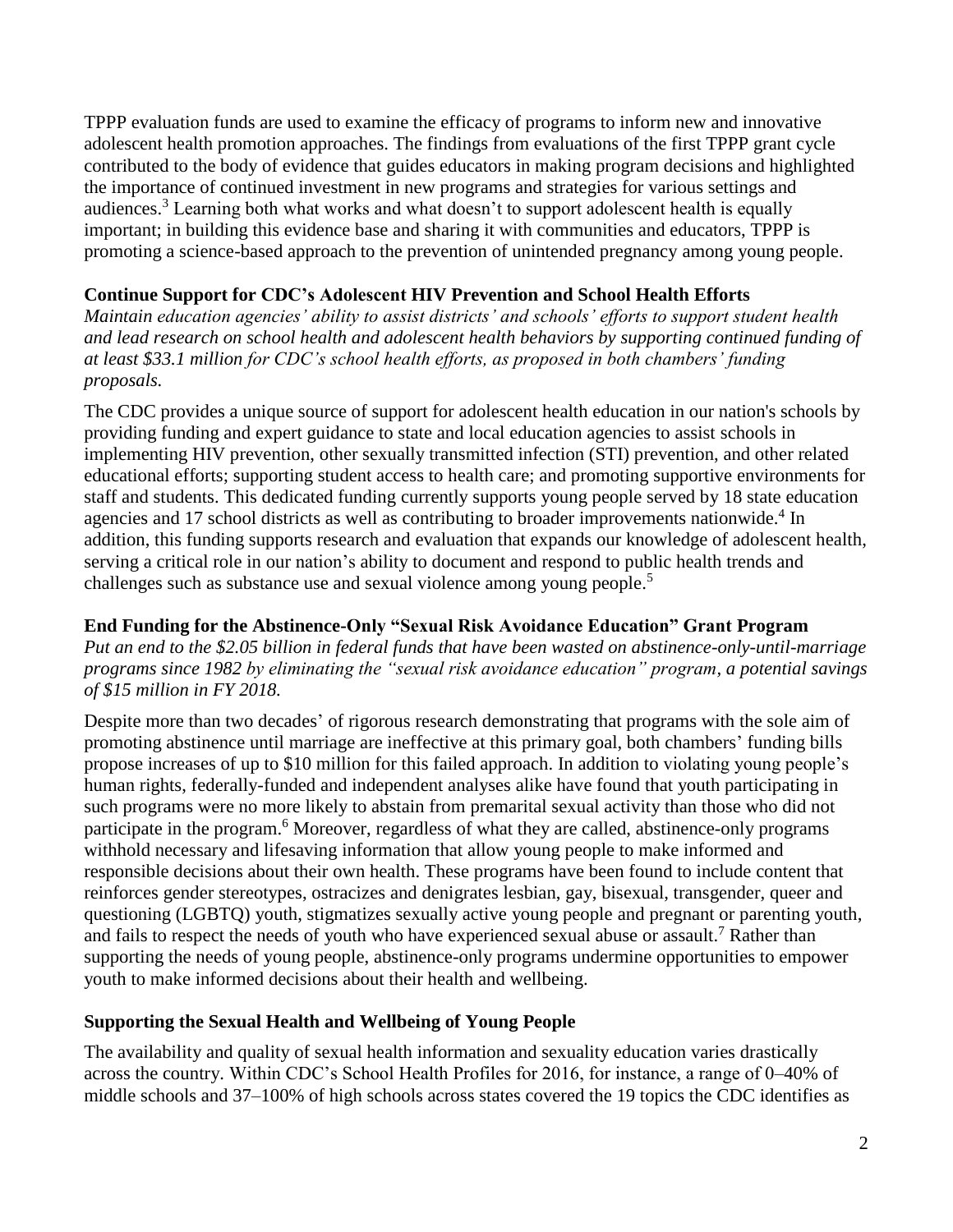critical to ensuring sexual health.<sup>8</sup> This inconsistency across schools is concerning, particularly when combined with findings from the CDC's 2016 School Health Policies and Practices Study, which determined that the percentage of school districts requiring middle schools to teach HIV prevention decreased in the past sixteen years from 82% in 2000 to 71% in 2016.<sup>9</sup>

In addition, many young people face systemic barriers to health information and services, resulting in persistent inequity and health disparities. Health and wellbeing is about more than just the absence of disease, or in the case of sexual health, the absence of HIV and other STIs, unintended pregnancy, or sexual violence. The data on these points alone, and particularly among marginalized youth, however, remain largely unchanged and alarming in recent years. This continues to highlight the importance of additional resources to better meet the needs of young people.

- Young people under the age of 25 accounted for more than 1 in 5 new HIV infections in 2015, and HIV infection rates are increasing among young people, particularly among young Black/African-American and Hispanic/Latino gay and bisexual men.<sup>10</sup>
- Half of the nearly 20 million estimated new STIs cases each year in the U.S. occur among people ages 15–24. Young people under age 25 accounted for nearly half of reported chlamydia cases in  $2016.<sup>11</sup>$
- Seventy-five percent of pregnancies among young people ages 15–19 are unintended, compared to an overall unintended pregnancy rate of 45% across all age groups.<sup>12,13</sup>
- In 2015, 11% of all high school students reported being sexually assaulted by a partner and 10% reported experiencing intimate partner violence within the prior year.<sup>14</sup>
- Lesbian, gay, and bisexual high school students are more than twice as likely as their heterosexual peers to experience partner violence, be sexually assaulted by a partner, or be forced to have sex. They are also nearly twice as likely to be bullied at school and online, and more than 1 in 10 report missing school due to safety concerns.<sup>15</sup>

Research has shown that access to medically accurate sex education works to promote adolescent health. This helps young people determine if and when to have sex, teaches them how to use condoms and contraception when they do so, and reduces unintended pregnancies.<sup>16,17</sup> Programs that are inclusive of LGBTQ youth and LGBTQ-related resources ultimately promote academic achievement and overall health.<sup>18</sup> Equipping young people with sexual decision-making and relationship skills results in safer sexual behaviors. Additionally, promoting gender equity reduces physical aggression between intimate partners and improves safer sex practices for all genders.

Given federal budget constraints, strategic investment is essential. Not only do both TPPP and CDC's school health work further our nation's health goals, but the efforts they support are also cost effective. Every dollar invested in school-based HIV and other STI prevention programs, for instance, saves \$2.65.<sup>19</sup> The evidence of need as well as cost-savings demonstrates that continued support for TPPP and CDC school health funding are strong investments toward improving the health and rights of young people. Conversely, we must put an end to the wasteful spending on harmful programs like those supported by the abstinence-only "sexual risk avoidance" grant program.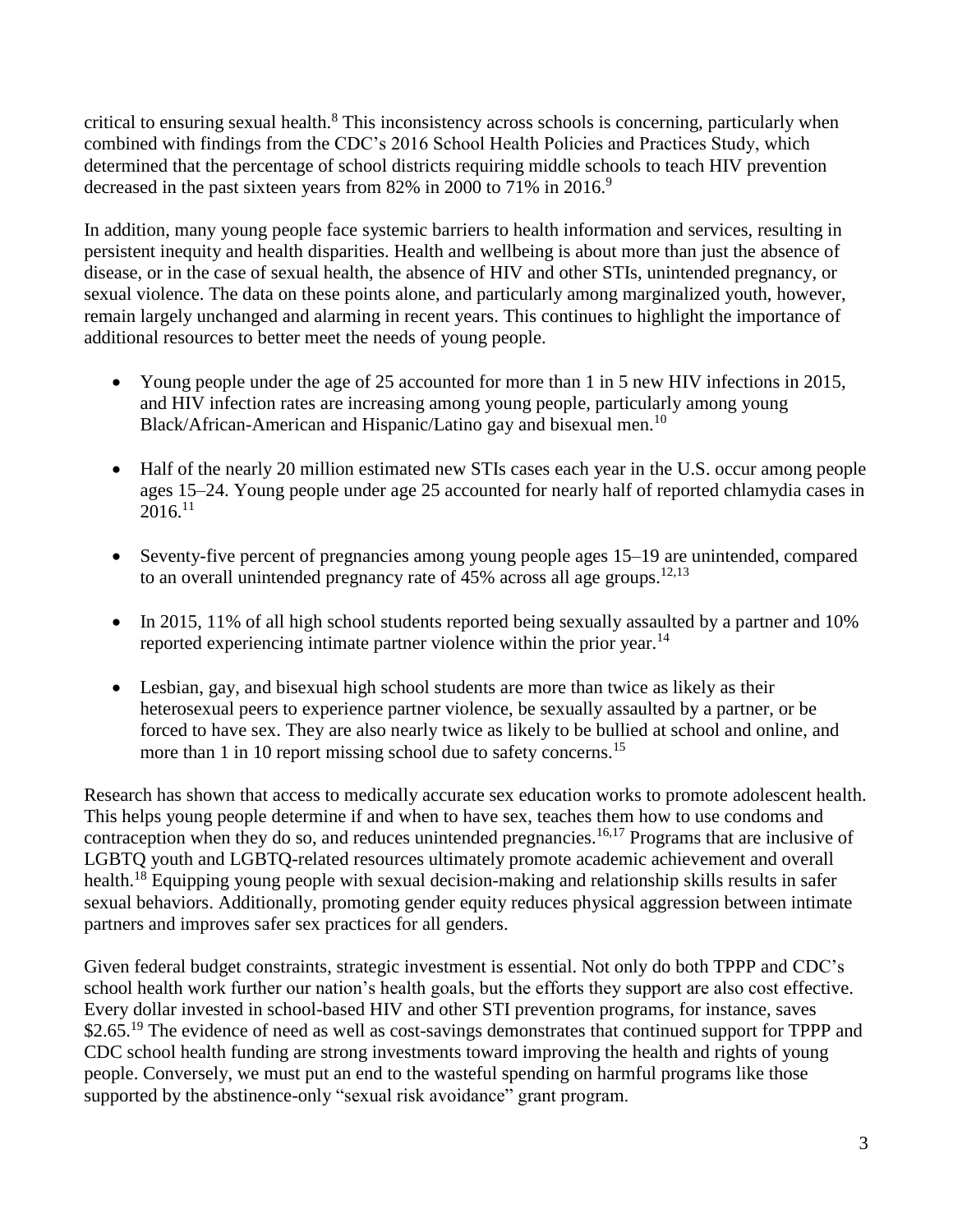Young people deserve access to the information, education, and resources they need to make healthy decisions about their lives. Significantly more can, and needs, to be done to support the sexual health education of our nation's youth. Supporting these requests in the final FY 2018 funding package is a step in the right direction.

Thank you for your consideration of our request to support the health and wellbeing of young people.

Sincerely,

A Better Body US (Florida) A Better Chance, A Better Community (ABC2) (North Carolina) AccessMatters (Pennsylvania) Adolescent Health Initiative Advocates for Youth AIDS Alabama (Alabama) AIDS Alliance for Women, Infants, Children, Youth & Families The AIDS Institute American Academy of Pediatrics American Civil Liberties Union American Congress of Obstetricians and Gynecologists American Humanist Association American School Health Association American Sexual Health Association American Society for Reproductive Medicine APLA Health (California) Asian & Pacific Islander American Health Forum Association of Reproductive Health Professionals Bailey House, Inc. (New York) Block by Block Consulting Boston Public Health Commission (Massachusetts) Boys & Girls Clubs of Portland Metro (Oregon) Center on the Developing Adolescent UC Berkeley (California) Cleveland Department of Public Health (Ohio) Comunidades Latinas Unidas en Servicio (Minnesota) Dallas County Health and Human Services Drexel Women's Care Center (Pennsylvania) Education Plus Health (Pennsylvania) EngenderHealth (Texas) Equality California (California) EyesOpenIowa (Iowa) Georgia Campaign for Adolescent Power & Potential (Georgia) Girls Inc.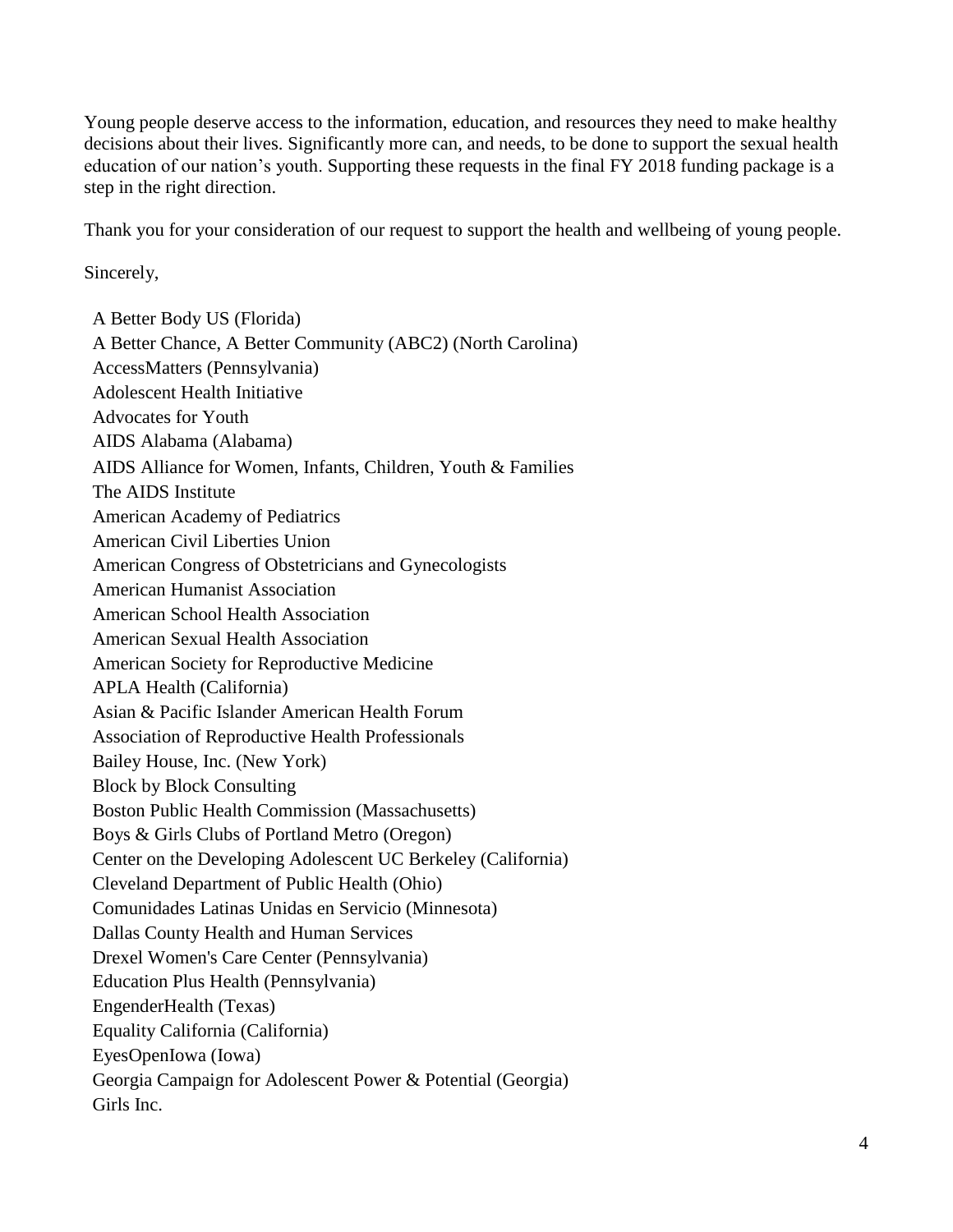Girls Inc. of Bay County (Florida) Girls Inc. of Greater Madison (Wisconsin) Girls Inc. of Alameda County (California) Girls Inc. of Greater Lowell (Massachusetts) Girls Inc. of Greater Philadelphia & Southern New Jersey (Pennsylvania) Girls Inc. of Long Island (New York) Girls Inc. of San Antonio (Texas) Girls Inc. of the Island City (California) Girls Inc. of the Pacific Northwest (Oregon and Washington) Girls Inc. of Westchester County (New York) Girls Inc. of Jacksonville (Florida) Girls Inc. of Santa Fe (New Mexico) Gladys Allen Brigham Com. Ctr, Inc. & Girls Inc. of the Berkshires (Massachusetts) Healthy and Free Tennessee (Tennessee) Healthy Teen Network HIV Medicine Association Human Rights Campaign Illinois Caucus for Adolescent Health (Illinois) Kansas City Health Department (Missouri) Lambda Legal Latino Network (Oregon) Legal Voice (Alaska, Idaho, Montana, Oregon, and Washington) Lori Rolleri Consulting (New York) Los Angeles LGBT Center (California) Mazzoni Center (Pennsylvania) Metro Council for Teen Potential (New York) Michigan Organization on Adolescent Sexual Health (Michigan) Minneapolis Health Department (Minnesota) Multnomah County Health Department (Oregon) NARAL Pro-Choice America NASTAD National Asian Pacific American Women's Forum (NAPAWF) National Association of County and City Health Officials National Black Women's HIV/AIDS Network National Coalition of STD Directors National Council of Jewish Women National Family Planning & Reproductive Health Association National Health Law Program National Institute for Reproductive Health National Latina Institute for Reproductive Health National Partnership for Women & Families National Women's Health Network National Women's Law Center New Morning Foundation (South Carolina) New York City Department of Health and Mental Hygiene (New York) New York State Council on Adolescent Pregnancy (NYSCAP) (New York)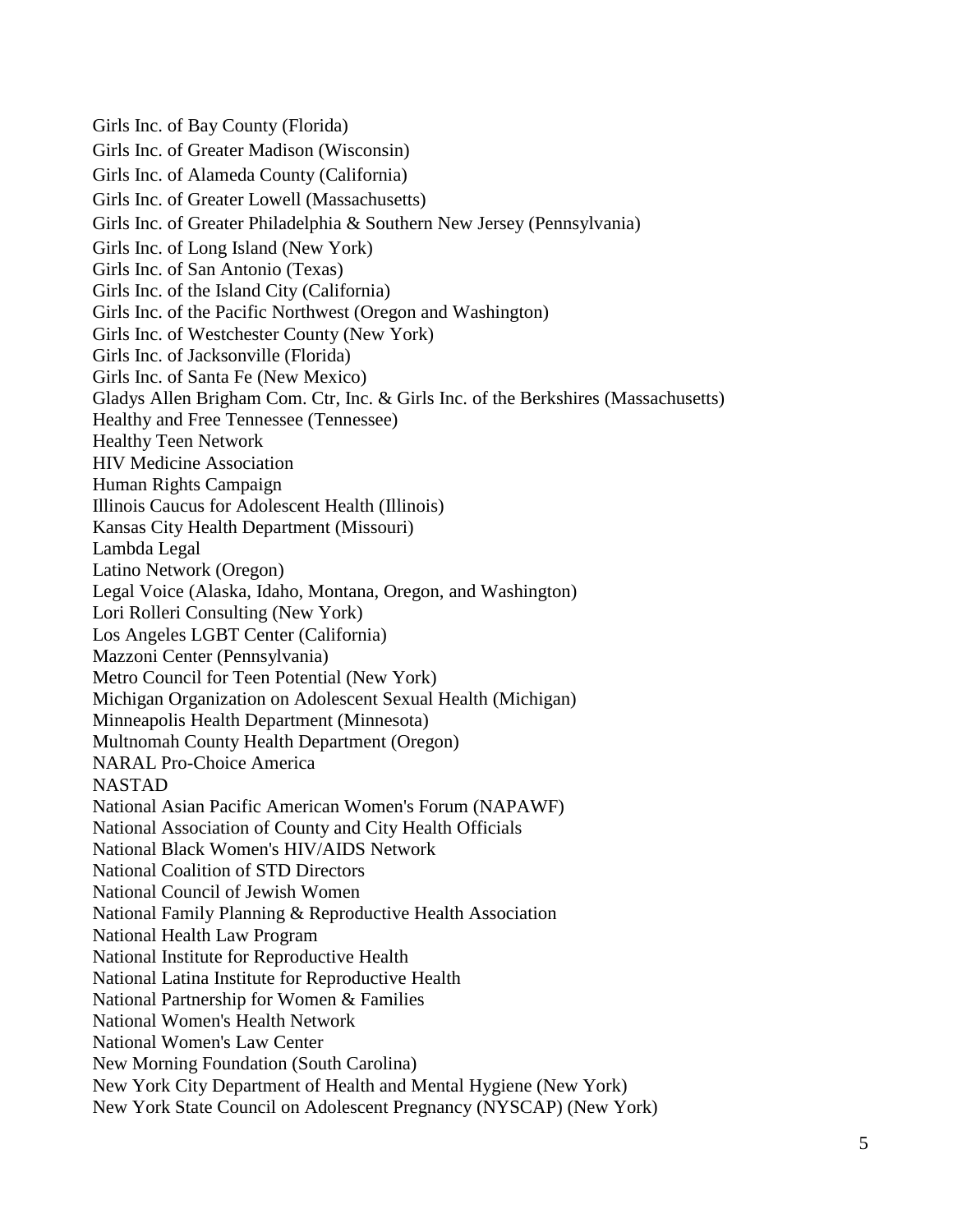#### NMAC

Ntarupt - The North Texas Alliance to Reduce Unintended Pregnancy in Teens (Texas) Oklahoma Coalition for Reproductive Justice (Oklahoma) Outright Vermont (Vermont) People For the American Way Physicians for Reproductive Health Planned Parenthood Federation of America Population Institute Positive Women's Network - USA Project Inform Promundo-US Public Health - Seattle & King County (Washington) San Antonio Metropolitan Health District (Texas) Secular Coalition for America Sexuality Information and Education Council of the United States (SIECUS) SHIFT NC (North Carolina) Society for Adolescent Health and Medicine Southern Nevada Health District (Nevada) Teen Clinic - Variety Care (Oklahoma) Teen Health Mississippi (Mississippi) Teen Pregnancy & Prevention Partnership (Missouri) Texas Freedom Network (Texas) Texas Rising (Texas) The Big Cities Health Coalition The Collaborative for Comprehensive School Age Health (Ohio) The Partnership for Male Youth Thrive Alabama (Alabama) Treatment Action Group Union for Reform Judaism URGE: Unite for Reproductive & Gender Equity UU Humanist Association Women of Reform Judaism Women's Fund of Omaha (Nebraska) Women's Rights and Empowerment Network (WREN) (South Carolina) WV FREE (West Virginia) YWCA Minneapolis (Minnesota) YWCA of Syracuse & Onondaga County Inc. (New York)

### Cc:

The Honorable Mitch McConnell The Honorable Chuck Schumer The Honorable Roy Blunt The Honorable Patty Murray The Honorable Paul Ryan The Honorable Nancy Pelosi